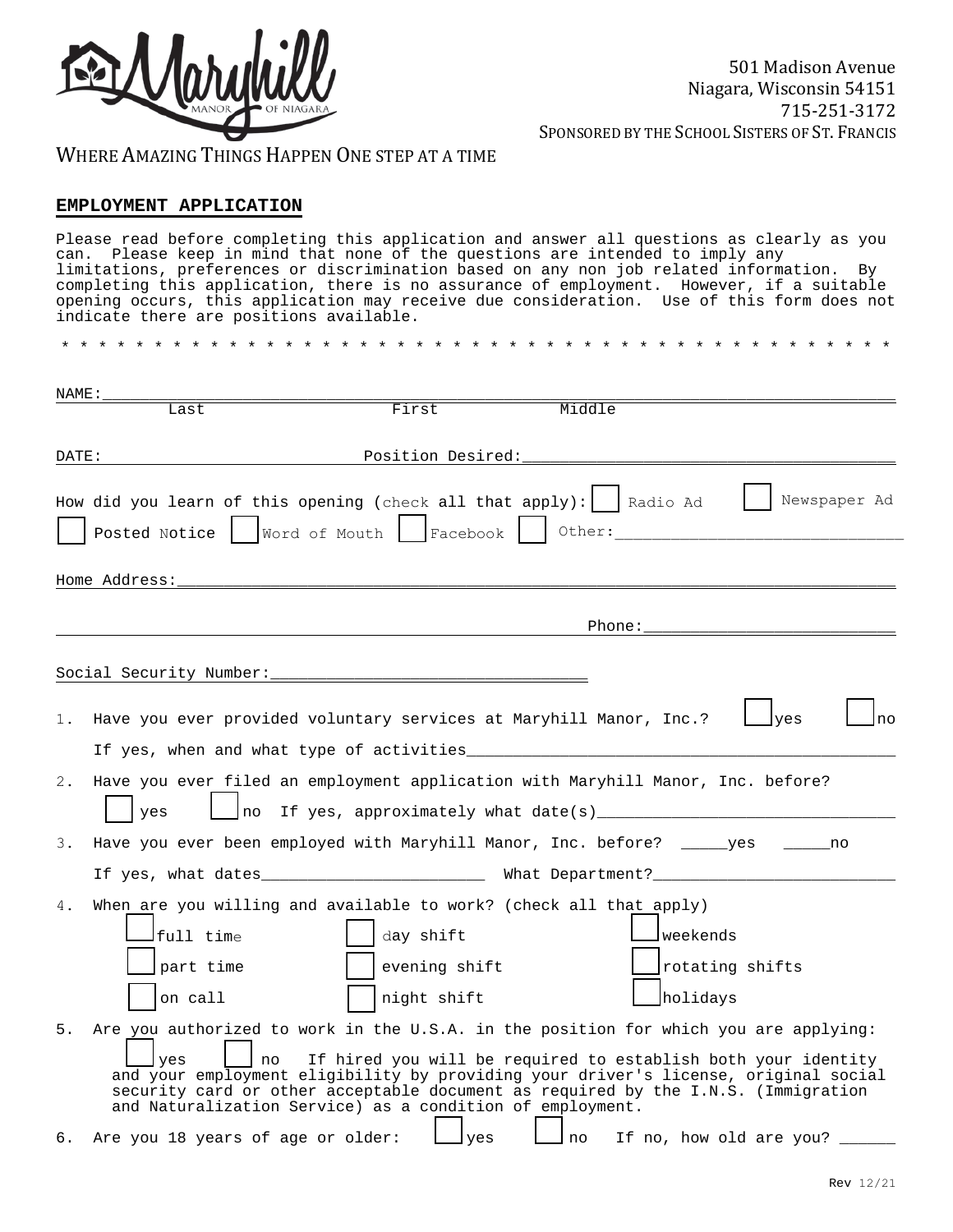## **EDUCATION**

|                             | HIGH SCHOOL | COLLEGE OR<br>UNIVERSITY | GRADUATE<br>SCHOOL | TRADE OR<br>TECH. SCHOOL |
|-----------------------------|-------------|--------------------------|--------------------|--------------------------|
| SCHOOL NAME AND<br>LOCATION |             |                          |                    |                          |
| DATES ATTENDED              |             |                          |                    |                          |
| YEARS COMPLETED             |             |                          |                    |                          |
| DEGREE<br>DIPLOMA /         |             |                          |                    |                          |
| DESCRIBE COURSE<br>OF STUDY |             |                          |                    |                          |

Specialized Courses or Training:\_\_\_\_\_\_\_\_\_\_\_\_\_\_\_\_\_\_\_\_\_\_\_\_\_\_\_\_\_\_\_\_\_\_\_\_\_\_\_\_\_\_\_\_\_\_\_\_\_\_\_\_\_\_\_\_\_\_

| Indicate skills and knowledge: |                            |
|--------------------------------|----------------------------|
| Typing<br>WPM                  | Computer / Word processing |
| Medical Terminology            | Other                      |
|                                |                            |

\_\_\_\_\_\_\_\_\_\_\_\_\_\_\_\_\_\_\_\_\_\_\_\_\_\_\_\_\_\_\_\_\_\_\_\_\_\_\_\_\_\_\_\_\_\_\_\_\_\_\_\_\_\_\_\_\_\_\_\_\_\_\_\_\_\_\_\_\_\_\_\_\_\_\_\_\_\_\_\_\_\_\_\_\_\_\_\_\_\_

List any professional, trade, business or civic activities and offices held and any volunteer activity that may relate to the position for which you are applying. *(You may exclude membership which would reveal race, color, sex, religion, national origin , disability, age or other lawfully protected status.)* 

#### **REFERENCES**

Please list three (3) references who are knowledgeable about your work capabilities, excluding relatives or former employers.

| <b>NAME</b>  | ADDRESS | TELEPHONE |
|--------------|---------|-----------|
| <b>TITLE</b> |         |           |
| <b>NAME</b>  | ADDRESS | TELEPHONE |
| TITLE        |         |           |
| <b>NAME</b>  | ADDRESS | TELEPHONE |
| TITLE        |         |           |

## **NON DISCRIMINATION STATEMENT**

It is the policy of Maryhill Manor, Inc. to comply with all laws and regulations concerning Equal Opportunity and Fair Employment Practices. We consider all applicants for employment without regard to age, race, religion, creed, color, disability, marital status, gender, national origin, ancestry, sexual orientation or any other unlawful basis.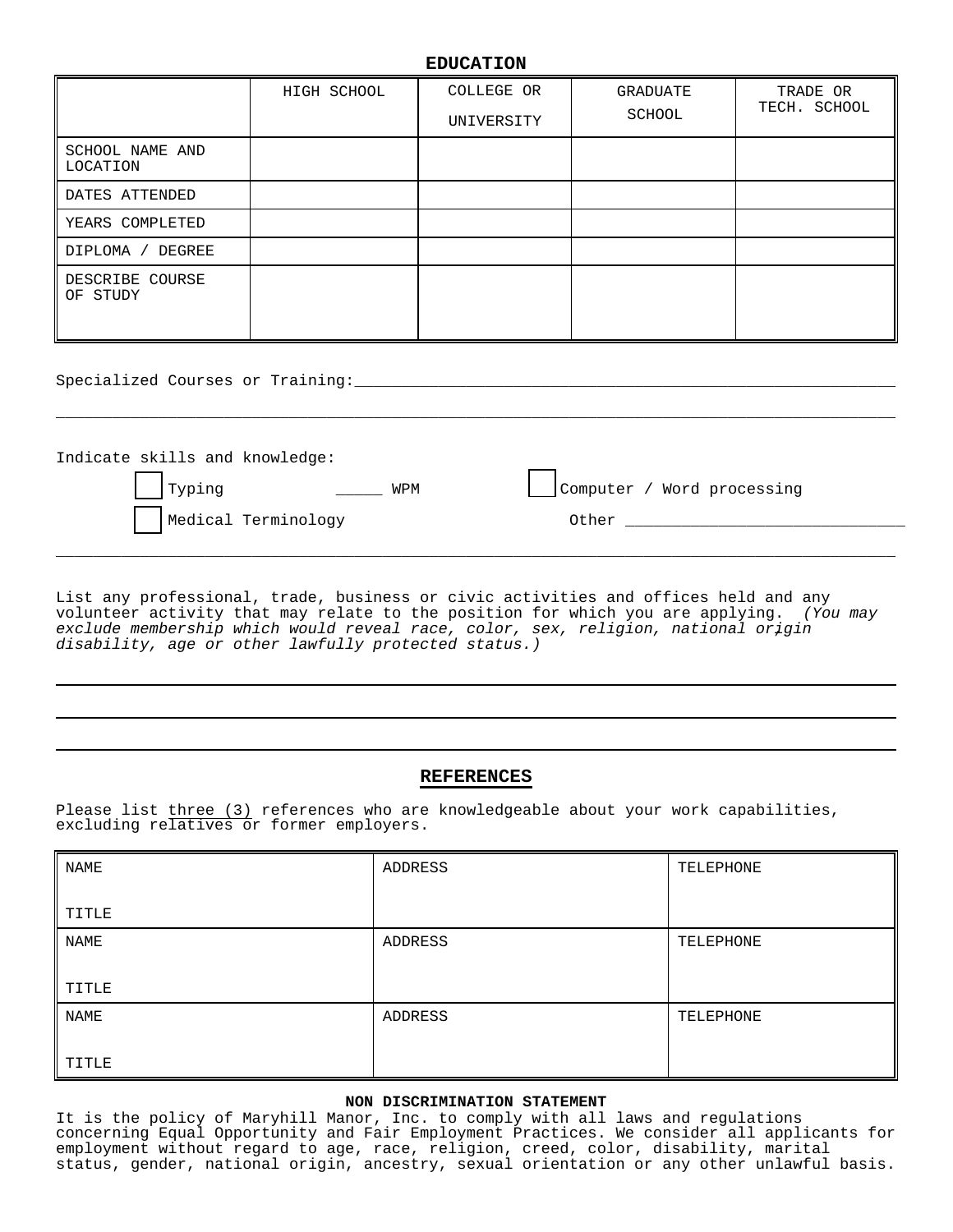## **EMPLOYMENT HISTORY**

List all past employment starting with your present or most recent job. Include any job related military assignments. If more space is needed, please use a separate page. You may exclude organizations which indicate race, color, sex, religion, national origin, disability, age of any other lawfully protected class.

Are you presently employed?  $\Box$  yes  $\Box$  no

If yes, may we contact employer?  $\Box$  yes  $\Box$  no

Date available for work here:  $\overline{\phantom{a}}$ 

| POSITION TITLE             |                            | YOUR NAME IF DIFFERENT | COMPANY NAME |
|----------------------------|----------------------------|------------------------|--------------|
| ADDRESS                    |                            | PHONE                  |              |
| DATES (Mo, Yr)<br>FROM     | TO                         | TYPE OF BUSINESS       |              |
| SALARY<br>STARTING         | ENDING                     | SUPERVISOR NAME/TITLE  |              |
| NO. OF HOURS WORKED WEEKLY |                            | REASON FOR LEAVING     |              |
|                            | DUTIES AND ACCOMPLISHMENTS |                        |              |

| POSITION TITLE             |        | YOUR NAME IF DIFFERENT | COMPANY NAME |
|----------------------------|--------|------------------------|--------------|
| ADDRESS                    |        | PHONE                  |              |
| (Mo, Yr)<br>DATES<br>FROM  | TO     | TYPE OF BUSINESS       |              |
| SALARY<br>STARTING         | ENDING | SUPERVISOR NAME/TITLE  |              |
| NO. OF HOURS WORKED WEEKLY |        | REASON FOR LEAVING     |              |
| DUTIES AND ACCOMPLISHMENTS |        |                        |              |

| POSITION TITLE         |                            | YOUR NAME IF DIFFERENT | COMPANY NAME |
|------------------------|----------------------------|------------------------|--------------|
| ADDRESS                |                            | PHONE                  |              |
| DATES (Mo, Yr)<br>FROM | TO                         | TYPE OF BUSINESS       |              |
| SALARY<br>STARTING     | ENDING                     | SUPERVISOR NAME/TITLE  |              |
|                        | NO. OF HOURS WORKED WEEKLY | REASON FOR LEAVING     |              |
|                        | DUTIES AND ACCOMPLISHMENTS |                        |              |